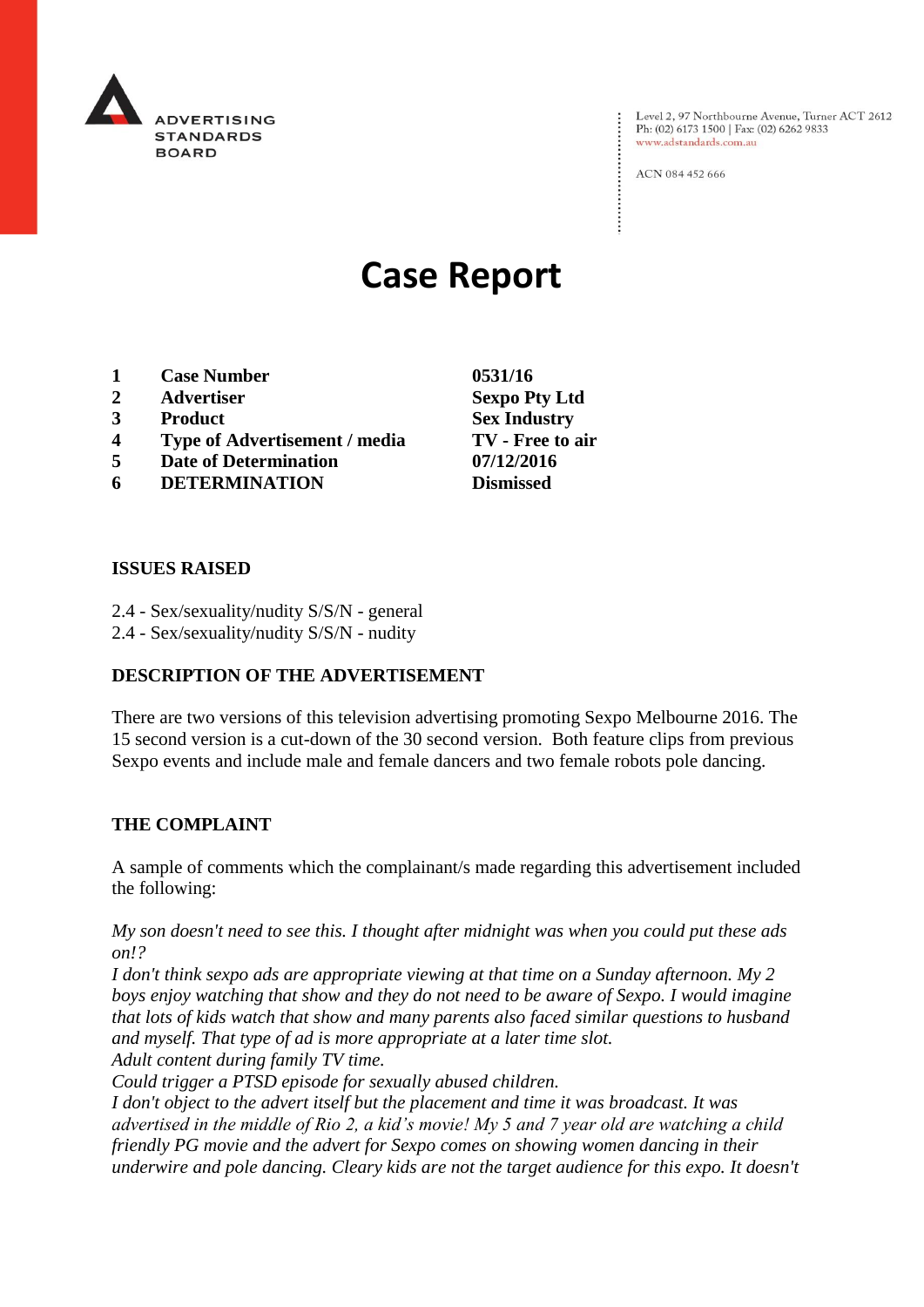*need to be shown during a movie targeted at young kids that then want to know what Sexpo is and why the people are dancing like that in their undies.*

*I would think that this type of ad should not be shown during a G rated movie is on. I wasn't impressed that my 9 year old boy saw this ad. Not the values and imagery I think any child to see.*

*I am amazed that any program would think sexpo was an appropriate topic of conversation and advertisement for children. Our kids are 4 and 6 and watching a family movie. We refused to watch that station for the remainder of the evening do add not to risk our children being over sexualised by mainstream tv.*

*Aldo the outfits were innapropriate also I believe for the context of the advertisement*

*I have two objections - the timing of this advertisement, which although during the news, is in a prime children's time of viewing or when children are likely to be around. It is also unnecessary to show this type of activity for all ages. I don't want it in my lounge room and is offensive that I have no choice - it is forced on us.*

*Few, if any, children are in bed during this time. Our 8 year old son asked us what the "Sexpo" was. How would channel 7 suggest we answer this? Children should not be exposed to these ads. Looking at the number of complaints that others have sent regarding these ads, perhaps they should stop being "dismissed" and start being acted upon? I'm not against these types of expos. However I don't think it's appropriate to show people referencing sexual acts, or being sexually provocative at 9:30 in the morning. While I'm careful about what channels and programs are on TV with a 10 month old at home. But these sorts of ads should be restricted to after 9pm at night.*

### **THE ADVERTISER'S RESPONSE**

Comments which the advertiser made in response to the complainant/s regarding this advertisement include the following:

*We refer to complaint reference number 0531 / 16*

*The SEXPO® trademark is a registered trademark worldwide. It represents an exhibition held in Australia at various capital cities, serving the adult lifestyle industry.*

*As part of our pre-marketing program, we source, secure and promote advertising opportunities via a variety of mediums, including but not limited to television.*

*As we understand it, the complaint received was made in regards to our television commercial, aired in Melbourne at various times on November 17 across two different networks. Given we are unable to identify which particular ad it was, below are CAD numbers for both advertisements used for SEXPO Melbourne 2016.*

*Key Number CAD Number Product Description DUR Rated SEX2016MEL30 P3V2XEOA SEXPO MELBOURNE/DroneX 2016 30 PG Key Number CAD Number Product Description DUR Rated SEX2016MEL15 P3V2YEOA SEXPO MELBOURNE/DroneX 2016 15 PG*

*The advertisement in question was factored by CAD and classified a PG rating, and was therefore eligible for the time slot in which it aired.*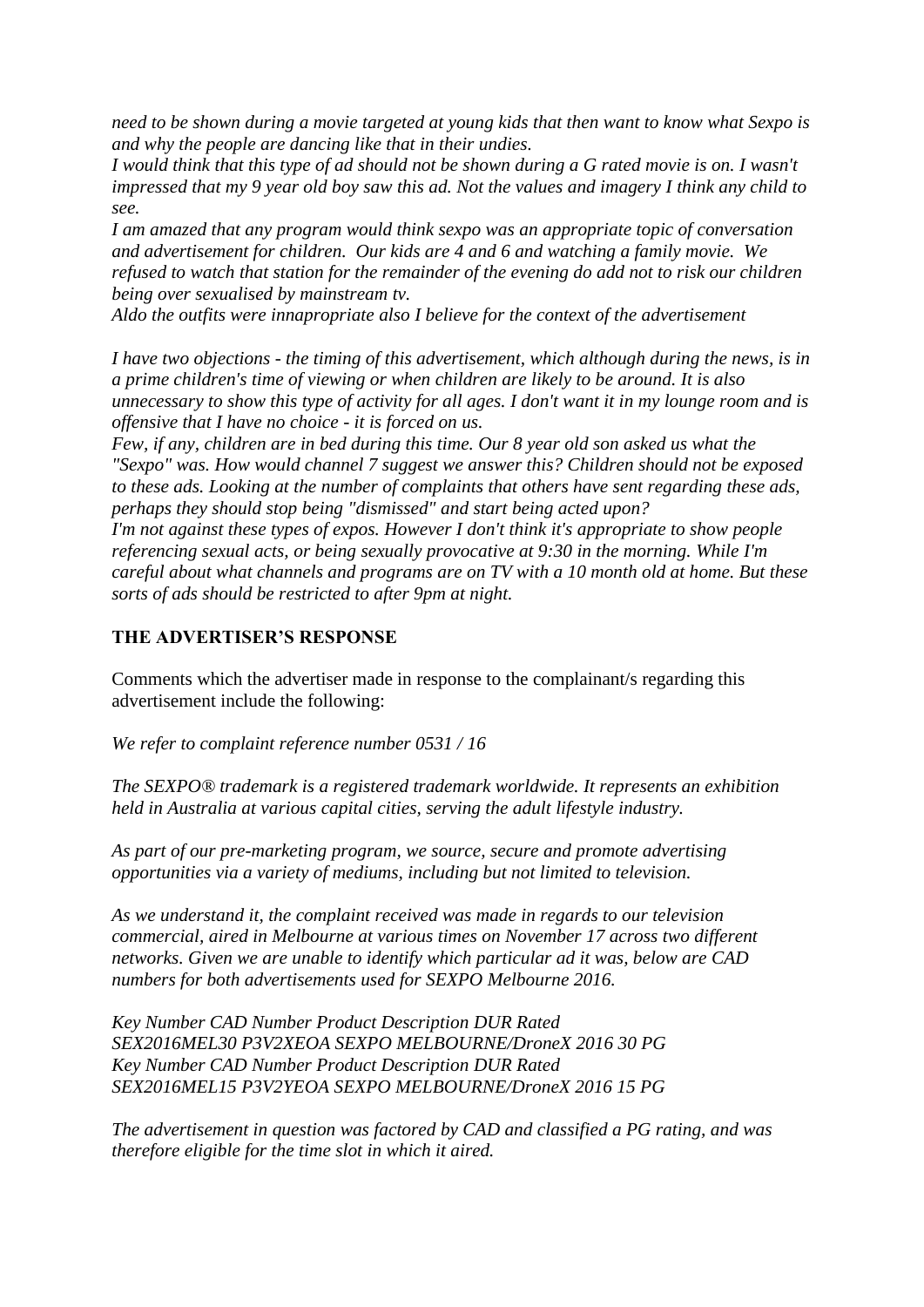*We do not believe the advertisement contained content that would have rendered it in breach of Section 2 of the AANA code.*

# **THE DETERMINATION**

The Advertising Standards Board ("Board") considered whether this advertisement breaches Section 2 of the Advertiser Code of Ethics (the "Code").

The Board noted the complainants' concerns that the advertisement is promoting a sex event, and references sexual acts, which is not appropriate for a television advertisement which can be viewed by children.

The Board viewed the advertisement and noted the advertiser's response.

The Board considered whether the advertisement was in breach of Section 2.4 of the Code. Section 2.4 of the Code states: "Advertising or Marketing Communications shall treat sex, sexuality and nudity with sensitivity to the relevant audience".

The Board noted that this television advertisement promoting a sex exposition in Melbourne features clips from previous events which include female dancers wearing lingerie, male dancers wearing minimal clothing, and female robots pole dancing.

The Board noted it had previously dismissed similar complaints in case 0228/16 where:

"The Board noted that this advertisement is for a sex related product - a Sex expo - and that mildly sexually suggestive images of both women and men are relevant to that product or service. The Board noted that it had previously dismissed complaints about advertisements for Sexpo (case 0331/12 and 0500/12) and considered that the current advertisement was of a similar level of content.

The Board noted that the name of the event, Carnivale Sexpo, is written in large letters across the centre of the screen at the commencement of the advertisement and at the end. There are a series of scenes from shows but the Board considered that these did not show any explicit sexualised images.

The Board acknowledged that some members of the community would prefer that this type of event not be advertised but considered that consistent with its determination in Case 0198/16, the use of the word 'sex' as part of the event's name is not in itself inappropriate.

The Board noted the advertiser's response that the advertisement was classified with a "J" rating and only appears in the appropriate timeslots for the rating given. In the Board's view the relatively mild content of the advertisement is not inappropriate for the rating it was given or the placement. The Board considered that the advertisement did treat the issue of sex, sexuality and nudity with sensitivity to the relevant audience."

Consistent with its previous determination, the Board acknowledged that some members of the community would prefer that this type of event not be advertised on television but considered that Sexpo is legally allowed to be advertised and the use of the word 'sex' as part